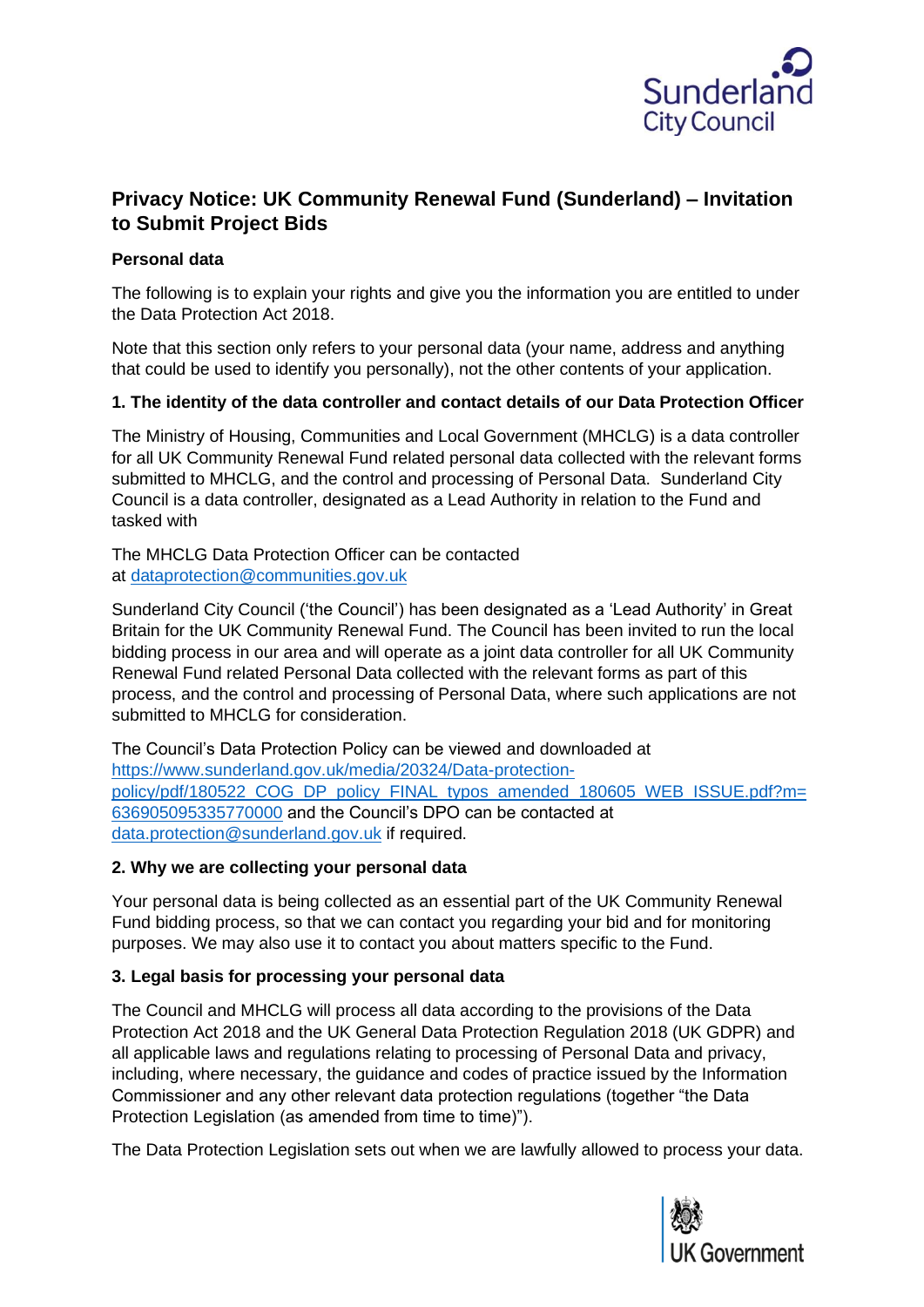

The lawful basis that applies to this processing is Article 6 (1) (e) of the UK GDPR; in practice, administration of Renewal Fund matters from start to finish is a task carried out in the public interest and under official authority vested in the Council and MHCLG – the data you supply in and within your application is necessary for the performance of this task.

# **4. With whom we will be sharing the data**

As part of the process of selecting and processing UK Community Renewal Fund applications, the Council may share your application / personal data with relevant government departments including:

- Department for Work and Pensions (DWP)
- Her Majesty's Treasury (HMT)
- Cabinet Office
- Department for Education
- Department for Business, Energy and Industrial Strategy (BEIS)
- Department for Environment, Food and Rural Affairs (DEFRA)
- Department of International Trade

The data may also be shared with contractors where they are used for monitoring purposes, to evaluate the programme. Where such contractors are engaged, their contract will set out what they are permitted to do with personal data.

#### **5. For how long we will keep the personal data, or criteria used to determine the retention period.**

If your bid is successful, your personal data will be held for up to two years from the closure of the bidding process. This is currently estimated to be July 2023. As part of the monitoring process, we will contact successful applicants regularly to ensure our records are up to date.

Should your bid be unsuccessful, your personal data will be help for up to two years from the closure of the bidding process, to ensure that it is available for any future monitoring by Government.

# **6. Your rights, e.g. access, rectification, erasure**

The data we are collecting is your personal data, and you have considerable say over what happens to it.

You have the right to:

- a. know that we are using your personal data
- b. see what data we have about you
- c. ask to have your data corrected, and to ask how we check the information we hold is accurate
- d. complain to the ICO (see below)